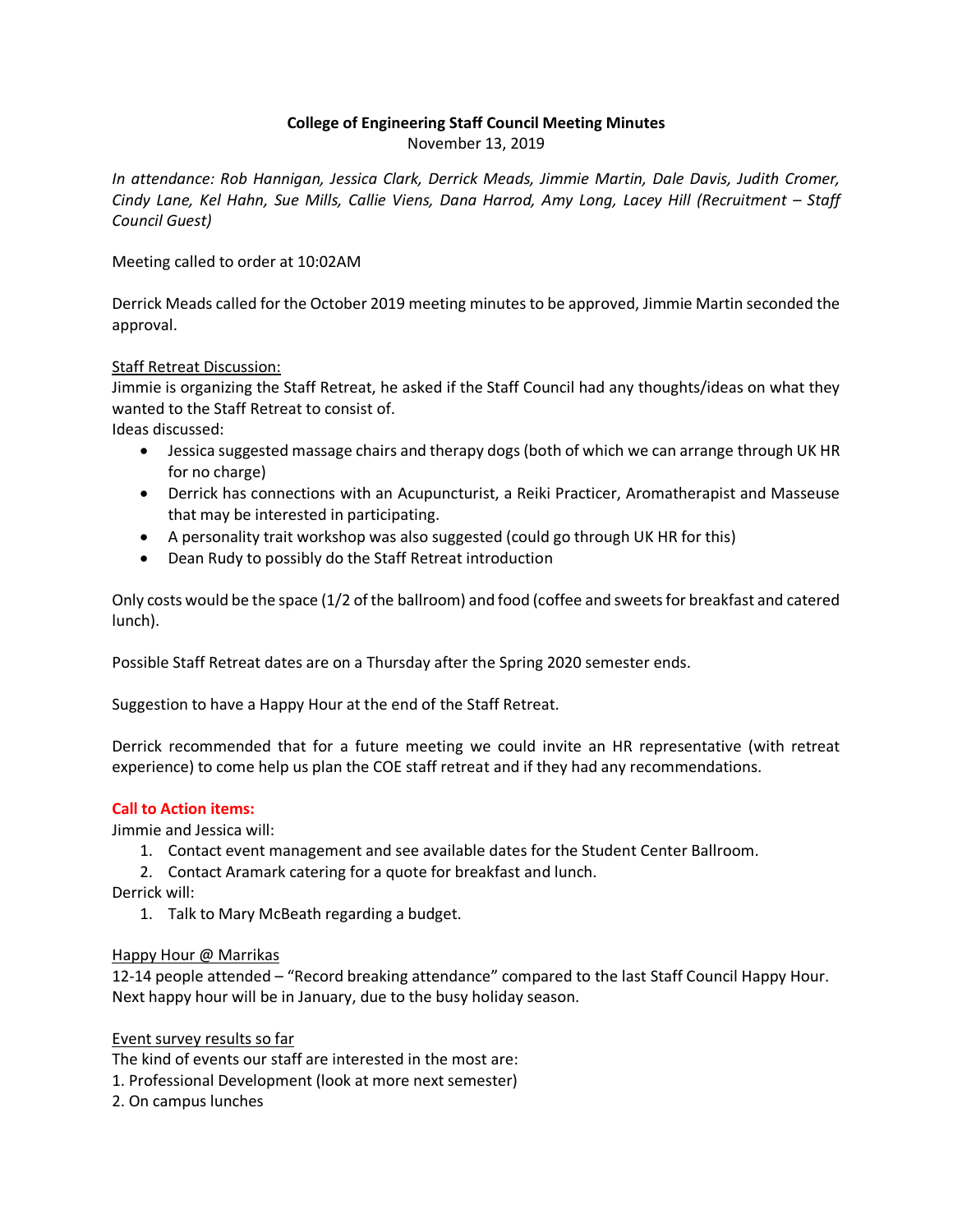Hoping for additional responses (have 11 so far)

- 3. Volunteering: From the event survey 7 people are interested in volunteering with Habitat for Humanity.
- 4. Want to involve staff and faculty

#### **Call to Action Items:**

- 1. Dale will reach out to Habitat for Humanity (possibly interested in volunteering during Spring Break)
- 2. Derrick will check with Mary McBeath regarding liability
- 3. Derrick will send out the event survey once more to hopefully get more responses

#### Review the first ESC newsletter

Derrick will reveal that Bob is the Guess Who in the next newsletter. Jimmie had an idea to get people more involved is to have people guess who the Who's who is by possibly giving away sports tickets or t-shirts or other engineering swag to whoever guesses correctly.

## **Call to Action Items:**

1. Derrick will put all the past Guess Who people on the Staff Council web page.

2. Derrick will oversee the Guess Who so that the Staff Council can participating in guessing.

Lunch and Learn Looking at December for possible dates

Circle of Love Callie sent on another reminder – will keep sending them out.

## Staff Council Holiday Party

12/13, 12-2PM Staff Council members can bring a guest from your department. Only Staff Council will be responsible for bringing appetizers (not the guest) Jessica agreed to pick up the spiral ham Cindy will lead the White Elephant game

## **Call to Action Items:**

- 1. Cindy will send out the White Elephant rules
- 2. Derrick will make the RSVP form

## Halloween Event

Halloween event was a success! Some suggestions for next year's event:

- 1. Add spooky music
- 2. Encourage costumes
- 3. More donuts! 8 dozen for this year but ran out.
- 4. Extend event to an hour and a half, rather than just 1 hour.

E-Day, 2/22/20 If interested in volunteering, contact Derrick.